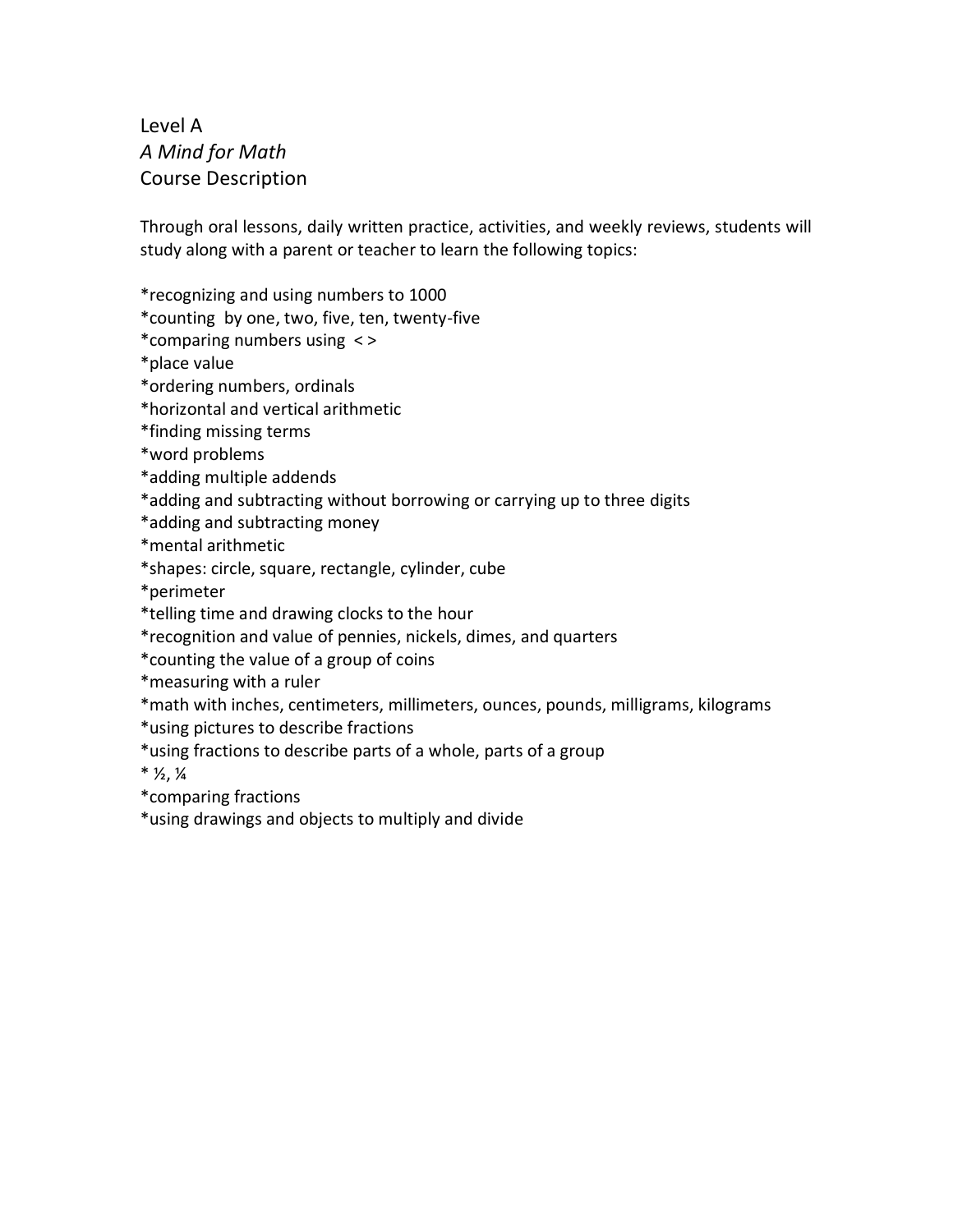## Level B *A Mind for Math* Course Description

Through oral lessons, daily written practice, activities, and weekly reviews, students will study along with a parent or teacher to learn the following topics:

\*recognizing and using numbers to 10,000

\*skip counting

\*comparing numbers using < >

\*place value

\*ordering numbers, ordinals

\*patterns

\*horizontal and vertical arithmetic

\*finding missing terms

\*word problems, problem solving

\*checking answers

\*rounding to the nearest ten and hundred

\*estimation

\*adding multiple addends

\*adding and subtracting with borrowing and carrying

\*adding and subtracting money

\*subtracting with zeros in the minuend

\*mental arithmetic

\*shapes: circle, square, rectangle, cylinder, cube, circumference, diameter, radius

\*perimeter, area

\*telling time to the minute, drawing clocks to the half hour

\*elapsed time

\*recognition and value of pennies, nickels, dimes, and quarters

\*counting the value of a group of coins

\*measuring with a ruler

\*math with inches, centimeters, millimeters, ounces, pounds, milligrams, kilograms

\*measurements of cups, pints, quarts, gallons

\*using pictures to describe fractions

\*using fractions to describe parts of a whole, parts of a group

\*tenths

\*comparing fractions and decimals

\*mixed numbers

\*adding and subtracting fractions with common denominators

\*using drawings and objects to multiply and divide

\*multiply by one and zero

Not covered: graphing I suggest doing some just for fun math on Easy Peasy and do days 128 through 135 on Math 2.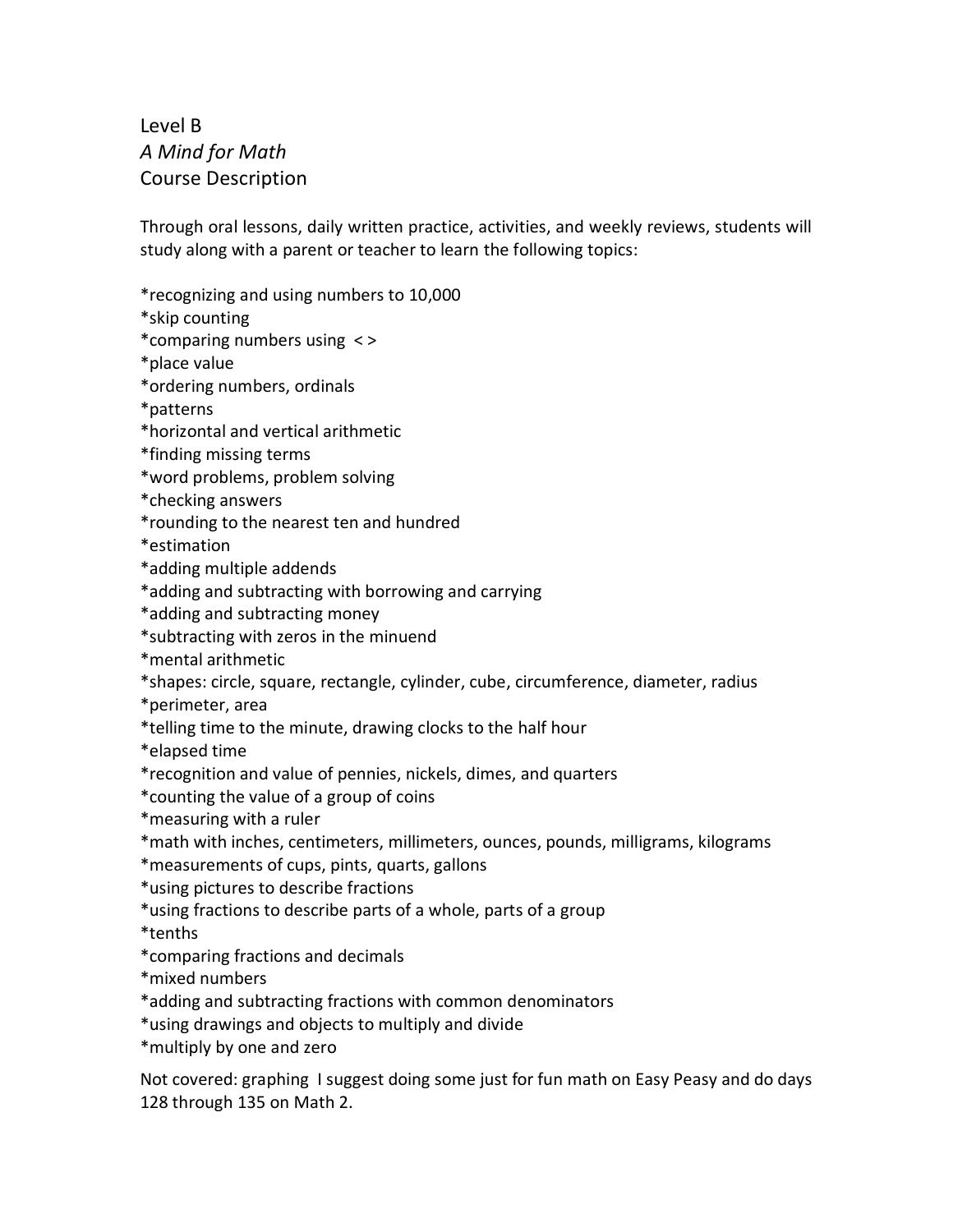Level C *A Mind for Math* Course Description

Through oral lessons, daily written practice, activities, and weekly reviews, students will study along with a parent or teacher to learn the following topics:

\*recognizing and using numbers into millions

\*skip counting

\*comparing numbers using < >

\*place value

\*patterns

\*horizontal and vertical arithmetic

\*finding missing terms

\*word problems

\*problem solving

\*rounding and estimation

\*checking work

\*adding and subtracting with borrowing and carrying

\*adding and subtracting money

\*subtracting with zeros in the minuend

\*mental arithmetic

\*shapes: rectangular prism, cylinder, cube, circumference, diameter, radius

\*perimeter, area, including area of a triangle

\*telling time to the minute, drawing clocks to the quarter hour

\*elapsed time

\*counting the value of a group of coins

\*measuring with a ruler

\*math with inches, centimeters, millimeters, ounces, pounds, milligrams, kilograms, meters, yards, feet, kilometers, miles

\*measurements of cups, pints, quarts, gallons

\*using fractions to describe parts of a whole, parts of a group

\*tenths

\*comparing fractions and decimals

\*equivalent fractions

\*mixed numbers, adding mixed numbers with a common denominator

\*adding and subtracting fractions with common denominators

\*multiplying single, double, and triple digits

\*multiplying money

\*using objects and pictures to divide

Not covered: graphing I suggest doing some just for fun math on Easy Peasy and do days 171 through 177 on Math 3.